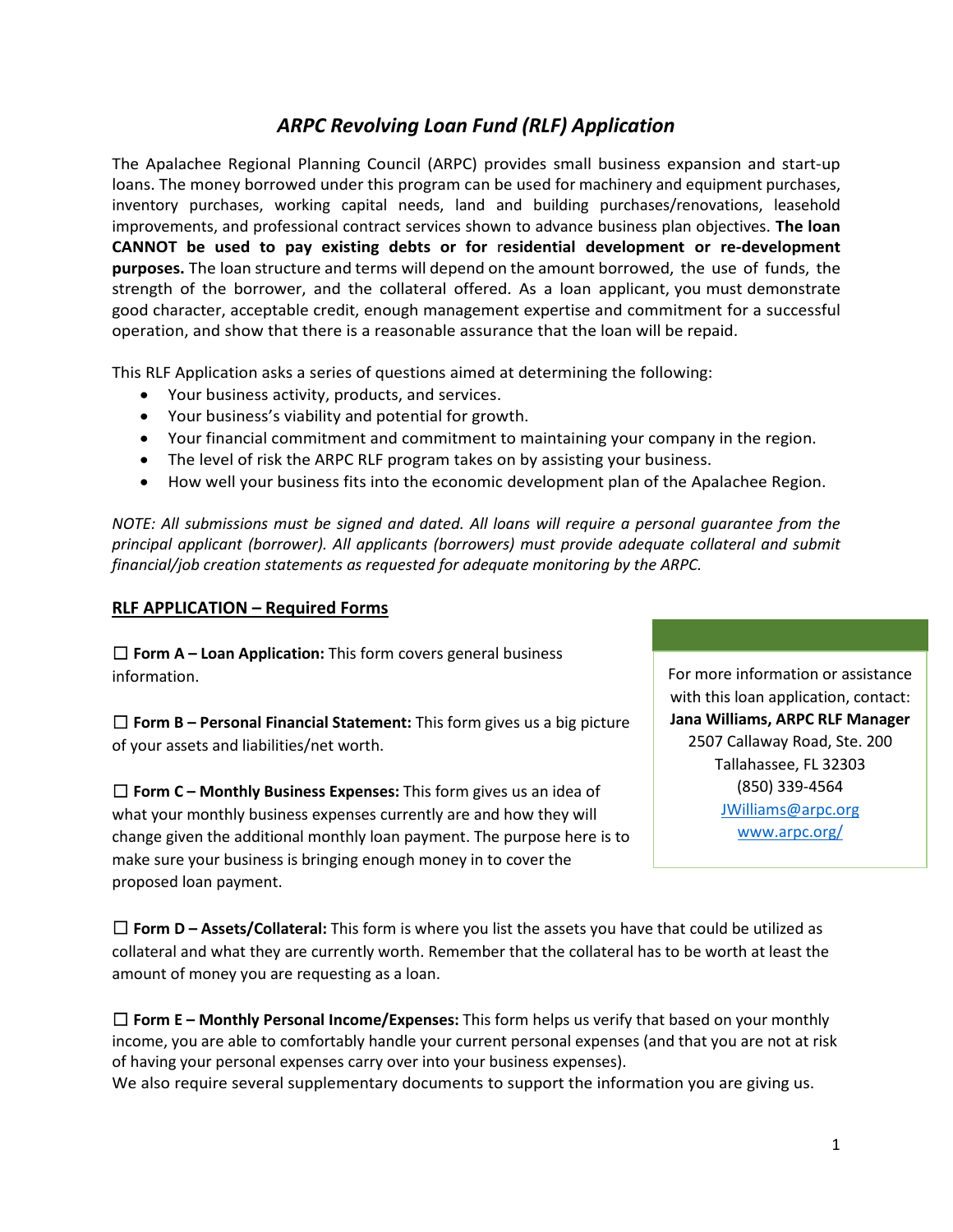We also require several supplementary documents to support the information you are giving us.

### **RLF APPLICATION – Supplementary Documentation**

□ **Profit & Loss Statement** -- if you have been in business for at least 1 year

□ **Balance Sheet** – if you have been in business for at least 1 year

☐ **Copies of your 2019 & 2020 Tax Returns –** Personal tax returns if you are a start-up business, Business tax returns if you have been in business for 2 years

☐ **Lean Business Plan** – on a separate sheet of paper, please provide a custom 'lean' business plan based on the format below*. If your business already has a business plan, you may submit that instead.*

- **A. You will start with your business strategy this is what you are going to do and what your goals are. You will document the following:**
	- **1. Identity:** This is a short summary of what you do.
	- **2. Problem:** Describe the problem that your business solves.
	- **3. Solution:** Describe how your business solves the problem.
	- **4. Target Market:** Who are your customers? Try and be as specific as possible.
	- **5. Competition:** How do customers solve their problem today? Are there alternatives?
- **B. Next, you will go on to describe your business tactics. While strategy describes "what" you're going to do, tactics describe "how" you are going to do it.**
	- **1. Sales:** How will you sell your solution to your customers?
	- **2. Marketing:** Describe your key marketing activities.
	- **3. Team:** Potentially the most important part of the plan is who is going to help you implement the plan. (i.e., Will you have other employees or are you the sole proprietor?)
	- **4. Partners & Resources:** What else do you need to turn your plan into a business?
- **C. Your business model is how your business will make money. The first time you work on a lean business plan, you can just describe how you make money and what your key expenses are. Eventually, you will want to develop a complete financial plan.**
	- **1. Revenue:** Describe the key ways that you will make money.
	- **2. Expenses:** List your primary expenses. You do not need to go into a lot of detail with a lean plan.
- **D. Finally, you will want to develop a list of your key achievements.**
	- **1. Milestones:** These are the key achievements that you hope to accomplish. Be specific.

*Source: [Fundamentals of Lean Planning: How to Plan Less and Grow Faster \(bplans.com\)](https://articles.bplans.com/introducing-lean-planning-how-to-plan-less-and-grow-faster/)*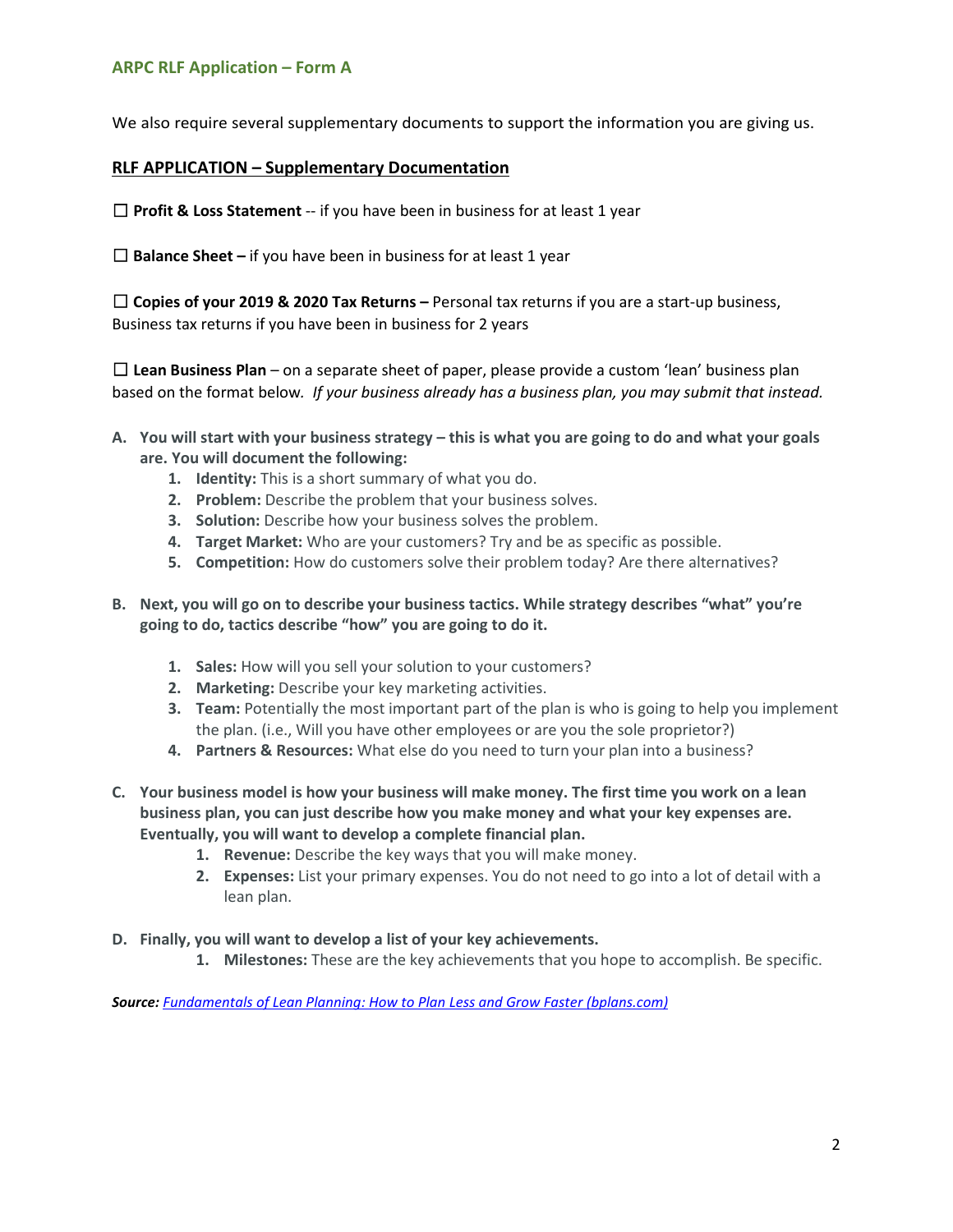# **SECTION 1: Business Information**

| Type of Business: $\square$ Established Business $\square$ Start-up                                           |
|---------------------------------------------------------------------------------------------------------------|
|                                                                                                               |
|                                                                                                               |
|                                                                                                               |
| County Business resides in: ________________Year Established: ______________Business Year End: ______________ |
|                                                                                                               |
|                                                                                                               |
|                                                                                                               |
| Legal Entity: □ Proprietorship □ Partnership □ LLC □ Corporation □ Non-Profit □ Other                         |
| <b>SECTION 2: Applicant Information</b>                                                                       |
|                                                                                                               |
|                                                                                                               |
|                                                                                                               |
|                                                                                                               |
|                                                                                                               |
| <b>SECTION 3: Guarantor/Co-Applicant Information (if applicable)</b>                                          |
|                                                                                                               |
|                                                                                                               |
|                                                                                                               |
|                                                                                                               |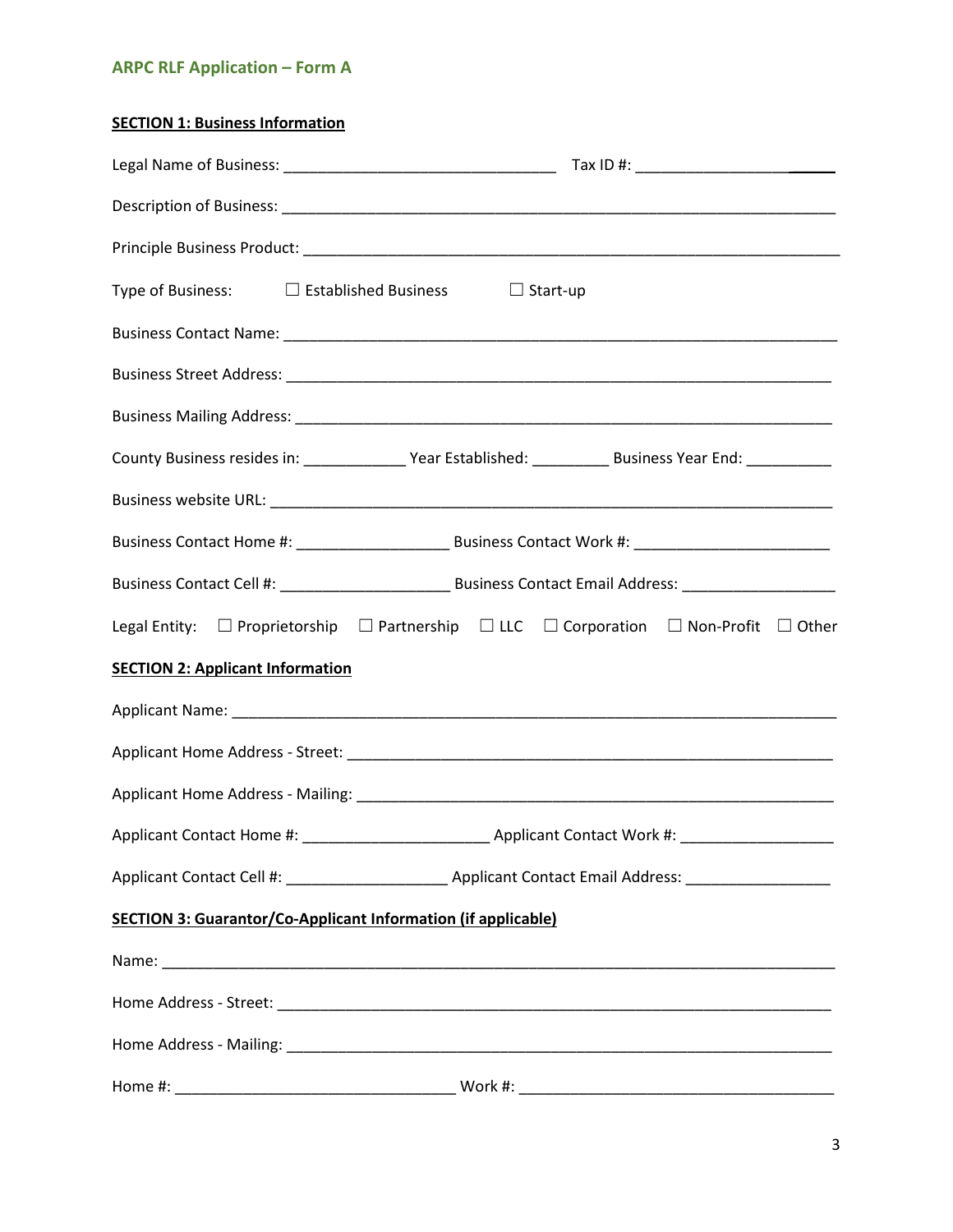|                                                                                                  | Relationship: $\Box$ Guarantor $\Box$ Co-Applicant                                                                                                                                                                                                                                          |  |  |  |
|--------------------------------------------------------------------------------------------------|---------------------------------------------------------------------------------------------------------------------------------------------------------------------------------------------------------------------------------------------------------------------------------------------|--|--|--|
| <b>SECTION 4: Loan Request</b>                                                                   |                                                                                                                                                                                                                                                                                             |  |  |  |
| Amount:                                                                                          | Purpose: How do you intend to use the loan? (i.e., equipment, working capital,<br>inventory, etc.)                                                                                                                                                                                          |  |  |  |
|                                                                                                  | $\frac{1}{2}$                                                                                                                                                                                                                                                                               |  |  |  |
|                                                                                                  |                                                                                                                                                                                                                                                                                             |  |  |  |
|                                                                                                  |                                                                                                                                                                                                                                                                                             |  |  |  |
|                                                                                                  |                                                                                                                                                                                                                                                                                             |  |  |  |
|                                                                                                  | $$ \underline{\hspace{2cm}} \underline{\hspace{2cm}} = TOTAL LOAN REQUEST$                                                                                                                                                                                                                  |  |  |  |
| <b>SECTION 5: Collateral Information</b>                                                         |                                                                                                                                                                                                                                                                                             |  |  |  |
| What type of collateral do you intend to use to secure your loan? (i.e., real estate, machinery, |                                                                                                                                                                                                                                                                                             |  |  |  |
|                                                                                                  | Is the value of your collateral equal to or greater than the amount of your loan request?<br>[Example: if you request a loan for \$25,000, do you have collateral that is worth \$25,000 or more?] Keep<br>in mind that ARPC will take depreciation into account when reviewing collateral. |  |  |  |

☐ No ☐ Yes

## **SECTION 6: Financial Information**

| Have you or your business ever been turned down for a business loan?                       |
|--------------------------------------------------------------------------------------------|
|                                                                                            |
| Have you or your business ever filed for bankruptcy?                                       |
| Are you a co-maker, endorser or guarantor on any loan or contract?                         |
| Are you or your business involved in any pending lawsuits?                                 |
| Are any returns being contested or audited?<br>$\Box$ No $\Box$ Yes, please explain $\Box$ |
| Are you or your business delinquent on any taxes?                                          |
| Are you or your business delinquent on any debt?                                           |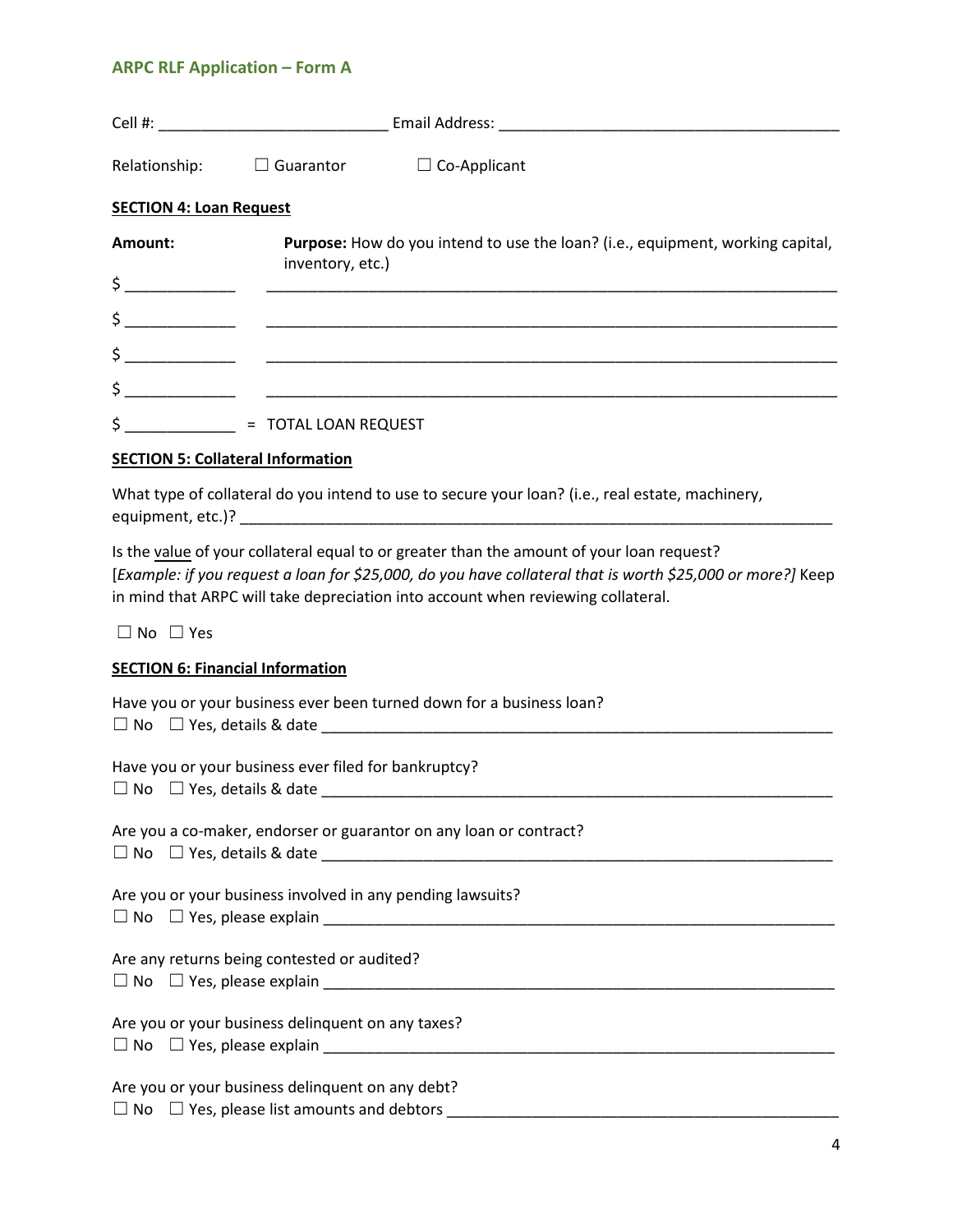|    | Are you obligated to make child support payments?                                                                |
|----|------------------------------------------------------------------------------------------------------------------|
|    | Are you or have you ever been suspended or debarred from doing business with the State or Federal<br>Government? |
|    |                                                                                                                  |
|    | Are you a relative or business partner of any ARPC employee, ARPC Board member or ARPC RLF<br>Committee member?  |
|    | Have you ever been charged with a felony?                                                                        |
|    | Are you presently under indictment, on parole or on probation?                                                   |
|    | Have you ever been charged with or arrested for any criminal offense other than a minor vehicle<br>violation?    |
|    | Name(s) and title(s) of persons authorized to borrow money on behalf of the business:                            |
|    |                                                                                                                  |
|    |                                                                                                                  |
|    |                                                                                                                  |
|    | <b>SECTION 7: Business Description</b>                                                                           |
|    | a) Is this business your full-time job or are you also employed elsewhere? If so, please explain:                |
|    | b) Do you have business management experience? If so, please explain: _____________________________              |
| C) |                                                                                                                  |
| d) |                                                                                                                  |
| e) |                                                                                                                  |
| f) | How is your service/product different than that of the competition (i.e., what is your competitive               |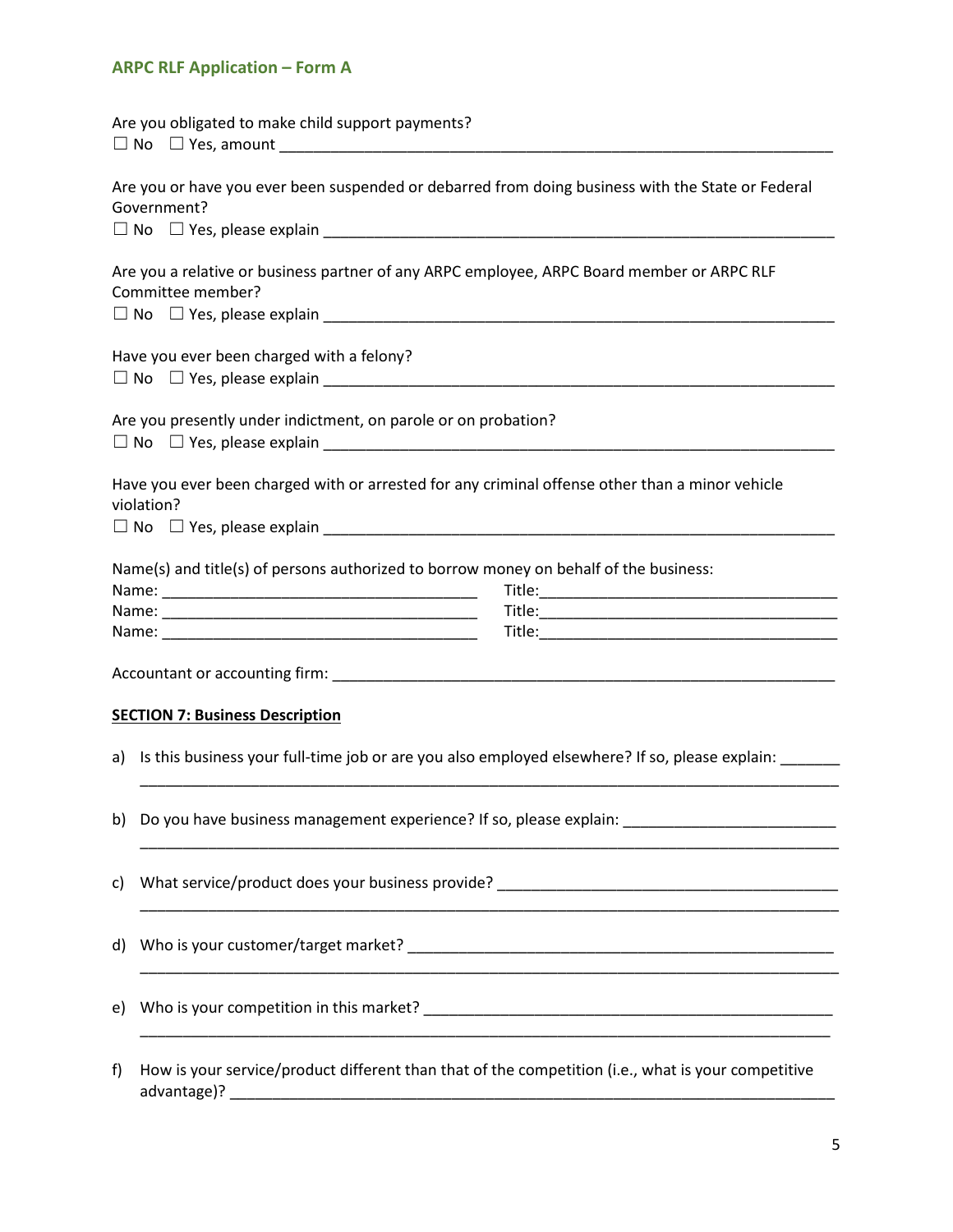- g) What share of the market do you currently have and/or anticipate?
- h) How will you market your business (i.e., what is your sales strategy)? \_\_\_\_\_\_\_\_\_\_\_\_\_\_\_\_\_\_\_\_\_\_\_\_\_\_
- i) How many Full, Part-time and/or Seasonal employees do you currently have?
- How many jobs is this loan projected to retain (2 Part-time positions = 1 Full-time position)? \_\_\_\_\_ j)
- k) How many jobs is this loan projected to  $\frac{create}{2}$  Part-time positions = 1 Full-time position)?

#### **SECTION 8: Business Recovery Plan**

Please provide a brief description of how your business is/will be prepared in the case there is an interruption to your operations that might result from a fire, weather disaster (i.e., hurricane), loss of power, pandemic or other unforeseen problem that requires you to close your main place of business.

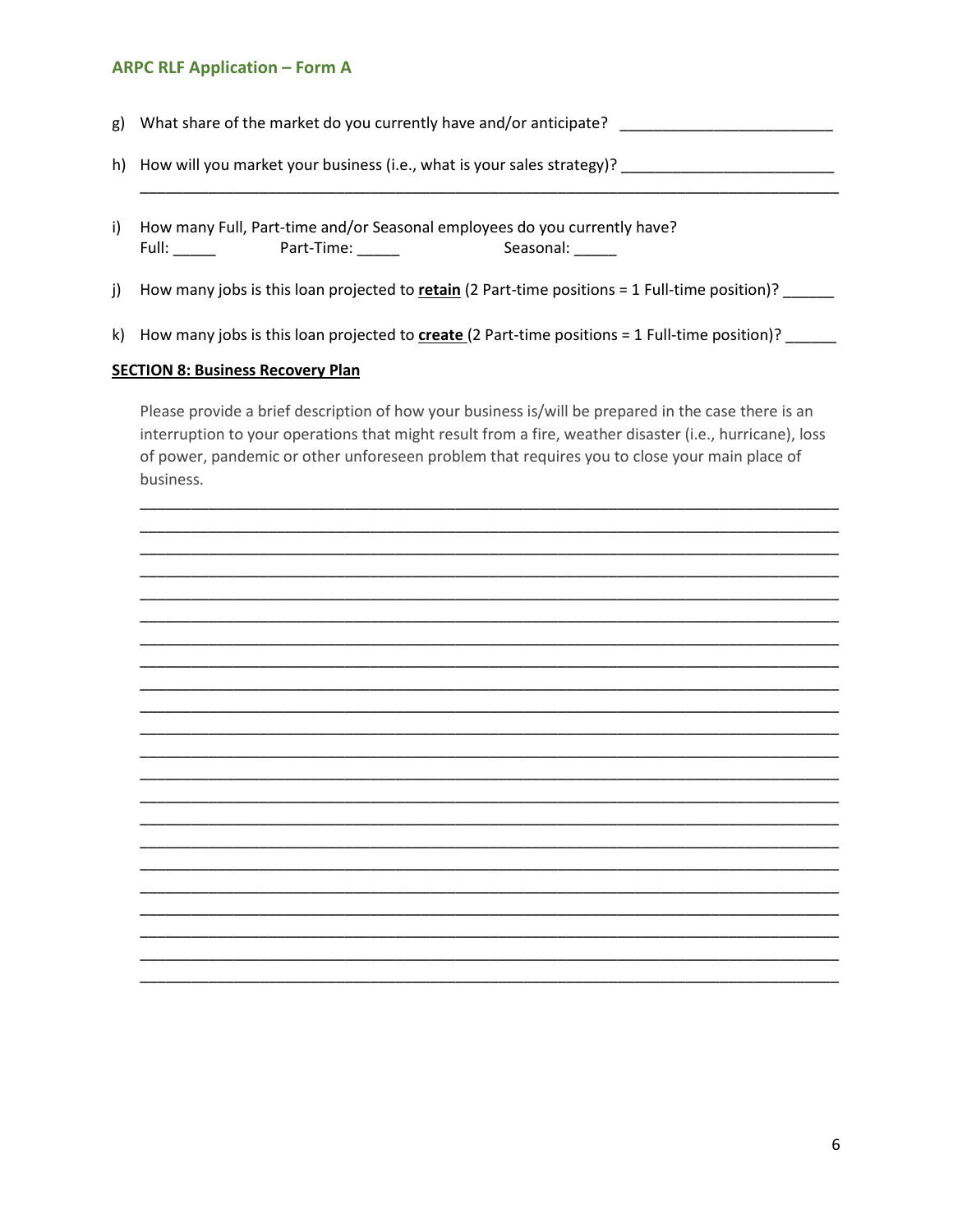#### **SECTION 9: Technical Assistance Disclaimer**

In connection with the Apalachee Regional Planning Council's (ARPC) Revolving Loan Fund (RLF) Program, staff may render certain types of technical assistance to potential or actual applicants (hereinafter referred to as "Applicant") to the RLF Program relating to management systems, internal controls, marketing plans, business plans, financial projections and compilations.

The ARPC and ARPC staff are in no way responsible for Applicant's use of this information and make no warranties nor representations in connection therewith except as expressly granted in writing.

Applicant agrees to indemnify and hold the ARPC, ARPC staff, the ARPC's agents, assigns and successors harmless in connection with the use and misuse of such information, documents, representations, or writings. Said technical assistance is to be used by the Applicant and verified and confirmed to the satisfaction of Applicant that all statements of fact and representation contained therein are true and accurate. Technical assistance is rendered to Applicant in addition to and not in lieu of any and all acts and actions, evaluations, and analysis necessary for Applicant in the ordinary course of his/her/their business and is not intended to replace same.

Applicant Date Date Date

Guarantor or Co-Applicant Date Date

\_\_\_\_\_\_\_\_\_\_\_\_\_\_\_\_\_\_\_\_\_\_\_\_\_\_\_\_\_\_\_\_\_ \_\_\_\_\_\_\_\_\_\_\_\_\_\_\_\_\_\_\_\_\_\_\_\_\_\_\_\_\_\_ \_\_\_\_\_\_\_\_\_\_\_\_\_\_\_\_\_\_\_\_\_\_\_\_\_\_\_\_\_\_\_\_\_ \_\_\_\_\_\_\_\_\_\_\_\_\_\_\_\_\_\_\_\_\_\_\_\_\_\_\_\_\_\_ Witness Date \_\_\_\_\_\_\_\_\_\_\_\_\_\_\_\_\_\_\_\_\_\_\_\_\_\_\_\_\_\_\_\_\_ \_\_\_\_\_\_\_\_\_\_\_\_\_\_\_\_\_\_\_\_\_\_\_\_\_\_\_\_\_\_ \_\_\_\_\_\_\_\_\_\_\_\_\_\_\_\_\_\_\_\_\_\_\_\_\_\_\_\_\_\_\_\_\_ \_\_\_\_\_\_\_\_\_\_\_\_\_\_\_\_\_\_\_\_\_\_\_\_\_\_\_\_\_\_ Witness Date